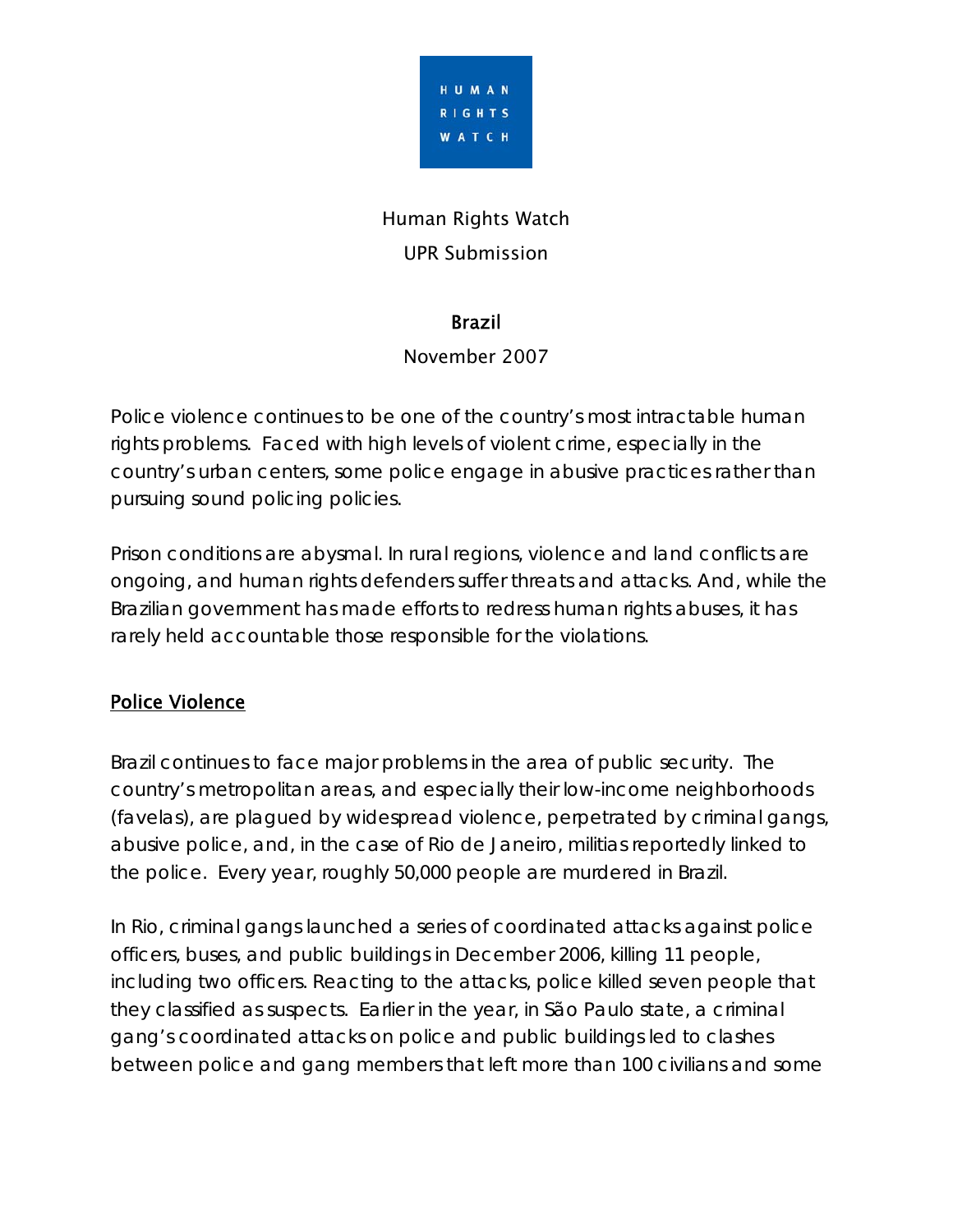40 security agents in the state of São Paulo. A preliminary investigation by an independent committee found evidence that many of the killings documented during this period were extrajudicial executions.

According to official figures, police killed 694 people in the first six months of 2007 in Rio de Janeiro in situations described as "resistance followed by death," 33.5 percent more than in same period last year. The number includes 44 people killed during a two-month police operation aimed at dismantling drug trafficking gangs in Complexo do Alemão, Rio de Janeiro's poorest neighborhood. Violence reached a peak on June 27, when 19 people were killed during alleged confrontations with the police. According to residents and local nongovernmental organizations, many of the killings were summary executions. In October, at least 12 people were killed during a police incursion in Favela da Coréia, including a 4-year-old boy.

Police violence was also common in the state of São Paulo, where officers killed 201 people in the first half of 2007, according to official data. Fifteen officers were killed during the same period.

Torture remains a serious problem in Brazil. The federal government's National Campaign against Torture reported receiving 1,336 complaints of torture between October 2001 and July 2003. There have been credible reports of police and prison guards torturing people in their custody as a form of punishment, intimidation, and extortion. Police have also allegedly used torture as a means of obtaining information or coercing confessions from criminal suspects.

Abusive police officers are rarely sanctioned, and abuses are sometimes justified by authorities as an inevitable by-product of efforts to combat Brazil's very high crime rates.

### Prison Conditions

The inhumane conditions, violence and overcrowding that have historically characterized Brazilian prisons remain one of the country's main human rights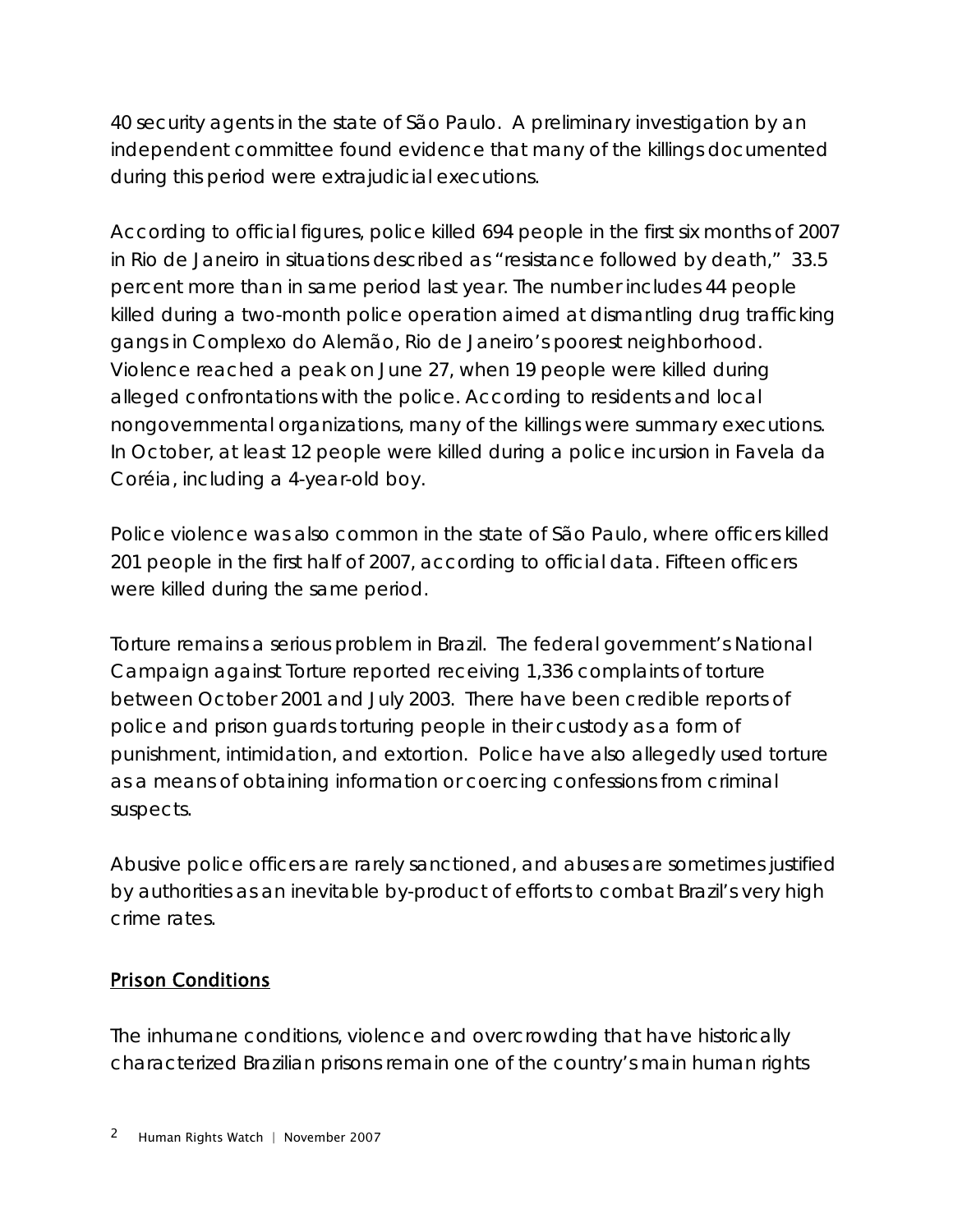problems. According to the National Penitentiary Department, Brazilian prisons and jails held 419,551 inmates in June 2007, exceeding the system's capacity by approximately 200,000 inmates.

Violence continues to plague prisons around the country. In the first four months of 2007, 651 persons were killed while in detention, according to a parliamentary commission investigating problems in the country's prisons. The commission was formed in August after 25 inmates burned to their death during a riot in a prison in Minas Gerais. In September, detainees in a prison in Manaus also staged a riot, killing two men. Riots also ended in deaths in overcrowded prisons in Recife and Abreu e Lima, in the state of Pernambuco.

At Urso Branco prison, in Rondônia, one prisoner died and at least seven were injured during an uprising in July. Since November 2000, at least 97 inmates have reportedly been killed at the facility. The Inter-American Court of Human Rights has ordered Brazil to adopt measures to guarantee the safety of inmates in Urso Branco on four occasions since 2002, but Brazil has failed to do so.

Overcrowding, rats, diseased pigeons, poor water quality and a lack of medication were among the problems reported by the São Paulo state public defender's office at Sant'Ana female penitentiary, in São Paulo. The office has repeatedly urged the closing of the facility, where five inmates died between December 2006 and June 2007.

Although children and adolescents are granted special protection under Brazilian and international law, they are subjected to serious abuses by the juvenile detention system. Young inmates are subject to violence by other youths or prison guards.

### Forced Labor

The use of forced labor continues to be a problem in rural Brazil, despite government efforts to expose violations. Since 1995, when the federal government created mobile units to monitor labor conditions in rural areas, approximately 26,000 workers deemed to be working in conditions analogous to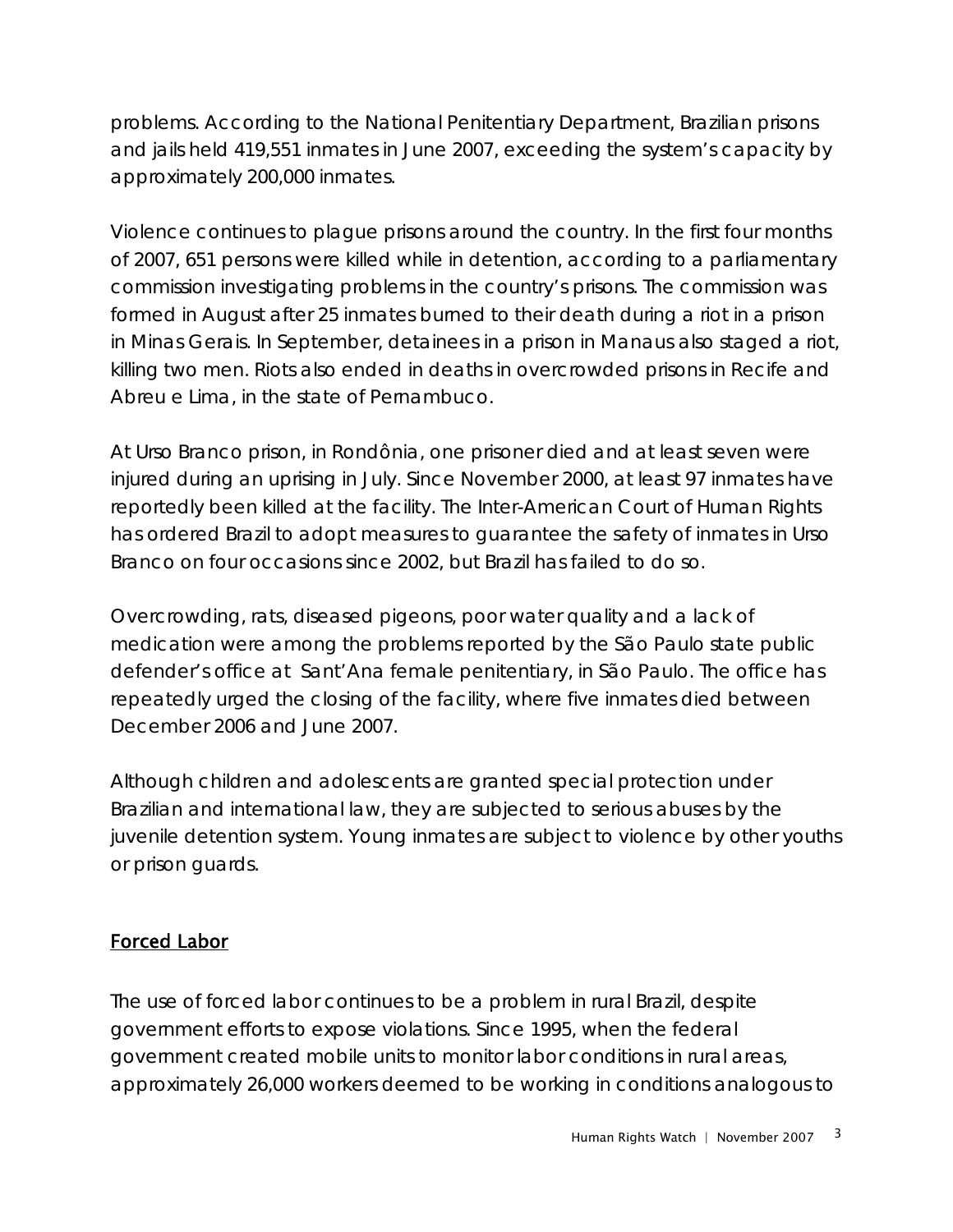slavery were liberated. From January to August 2007, Brazil's Ministry of Labor and Employment liberated over 3,400 workers, including a record of 1,064 people freed in a single operation on a farm in Pará in July.

Yet, according to the Pastoral Land Commission, a Catholic Church's group that defends the rights of rural workers, the number of reports that it receives of laborers working under slave-like conditions remains constant at 250 to 300 a year, involving between 6,000 and 8,000 workers, but the government investigates only half of these cases. As of August 2007, no one had been punished for maintaining workers in slave-like conditions, according to the head of the public prosecutor's division responsible for combating slave labor.

## **Impunity**

Human rights violations in Brazil are rarely prosecuted. In an effort to remedy this problem, the Brazilian government passed a constitutional amendment in 2004 that makes human rights crimes federal offenses. It allows certain human rights violations to be transferred from the state to the federal justice system for investigation and trial. The transfer, however, can only happen if requested by the Federal Prosecutor General and accepted by the Superior Tribunal of Justice. To date, there have been no such transfers.

In a positive step, the trial for the 2005 murder of Dorothy Stang, a missionary who fought for agrarian reform, resulted in the conviction and sentencing of three men in May 2007. Because two of them received sentences greater than 20 years of imprisonment, however, they had the right to new trials. One of them was already retried and convicted to 27 years.

Brazil has never prosecuted those responsible for atrocities committed in the period of military rule (1964-1985). An amnesty law passed in 1979 pardoned both government agents and members of armed political groups who had committed abuses.

The Brazilian federal government released in August 2007 a report on the results of an 11-year investigation by the national Commission on Political Deaths and